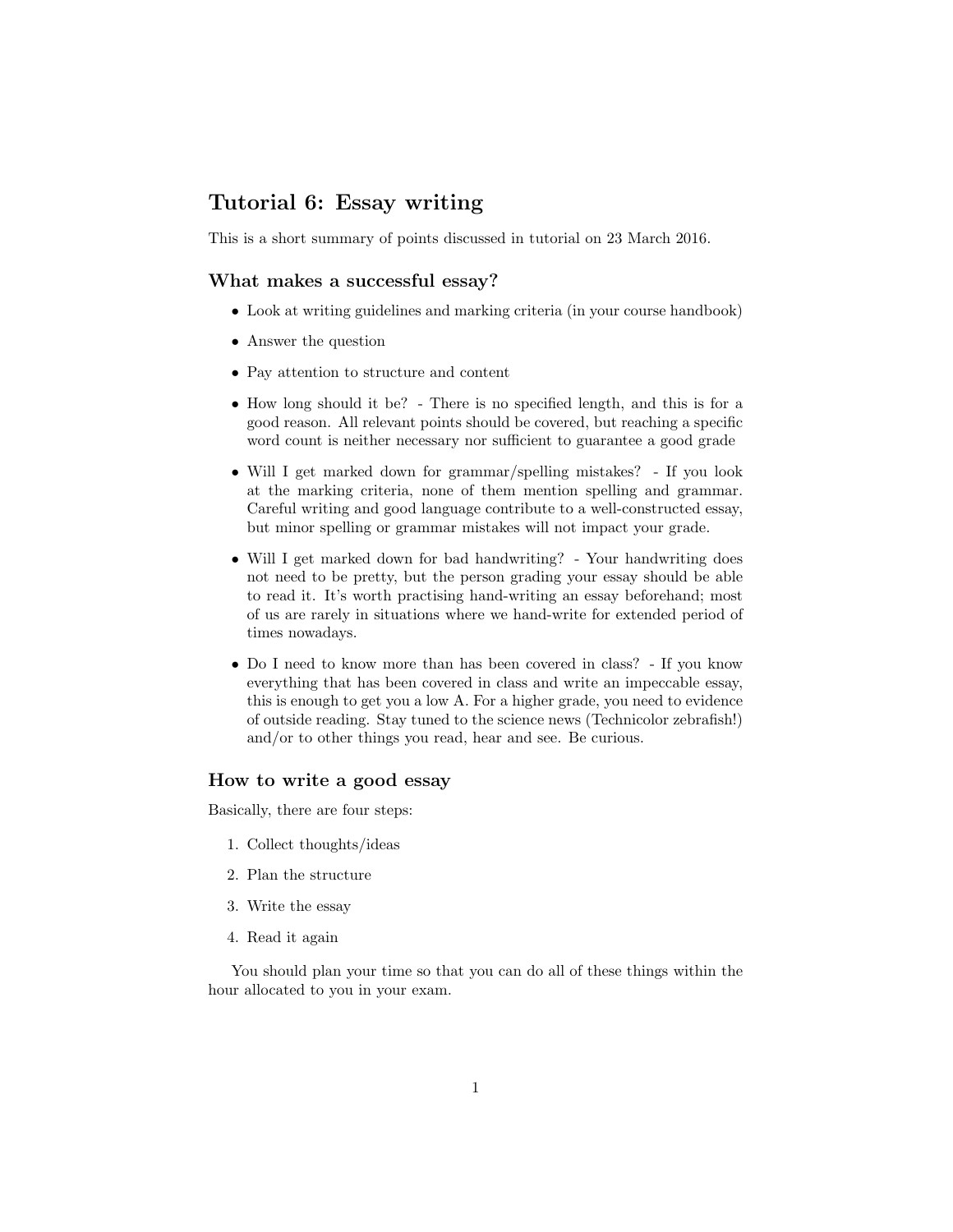### How to structure the essay

Every essay needs to have a beginning, an end, and a bit in the middle. The main part ("bit in the middle") is the most important. The introduction and conclusion can (and should) be short, basically just setting the scene (introduction) and wrapping it up (conclusion).

The structure of the main part needs to be thought through and logical, but there is more than one possible correct way. For instance, the question in your practice assay was why zebrafish is a good model organism and what recent research had been done on it. Here are two different possible structure

### Elias's structure

1. Why is zebrafish a good model organism?

- (a) reason
- (b) another reason
- (c) another reason
- $(d) \ldots$
- 2. What work has been done on zebrafish?
	- (a) study
	- (b) another study
	- (c) another study
	- $(d) \ldots$

#### Calum's structure

- 1. One feature that makes zebrafish a good model organism
	- (a) Explain feature
	- (b) Describe an example of a study that uses this feature
- 2. Another feature that makes zebrafish a good model organism
	- (a) Explain feature
	- (b) Describe an example of a study that uses this feature
- 3. . . .
- 4. . . .

## How should I practice essay writing?

Simulate exam conditions! I.e. sit down in a quiet room, give yourself an hour, write by hand etc., just like you would during the exam. You can look for essay questions from previous exams